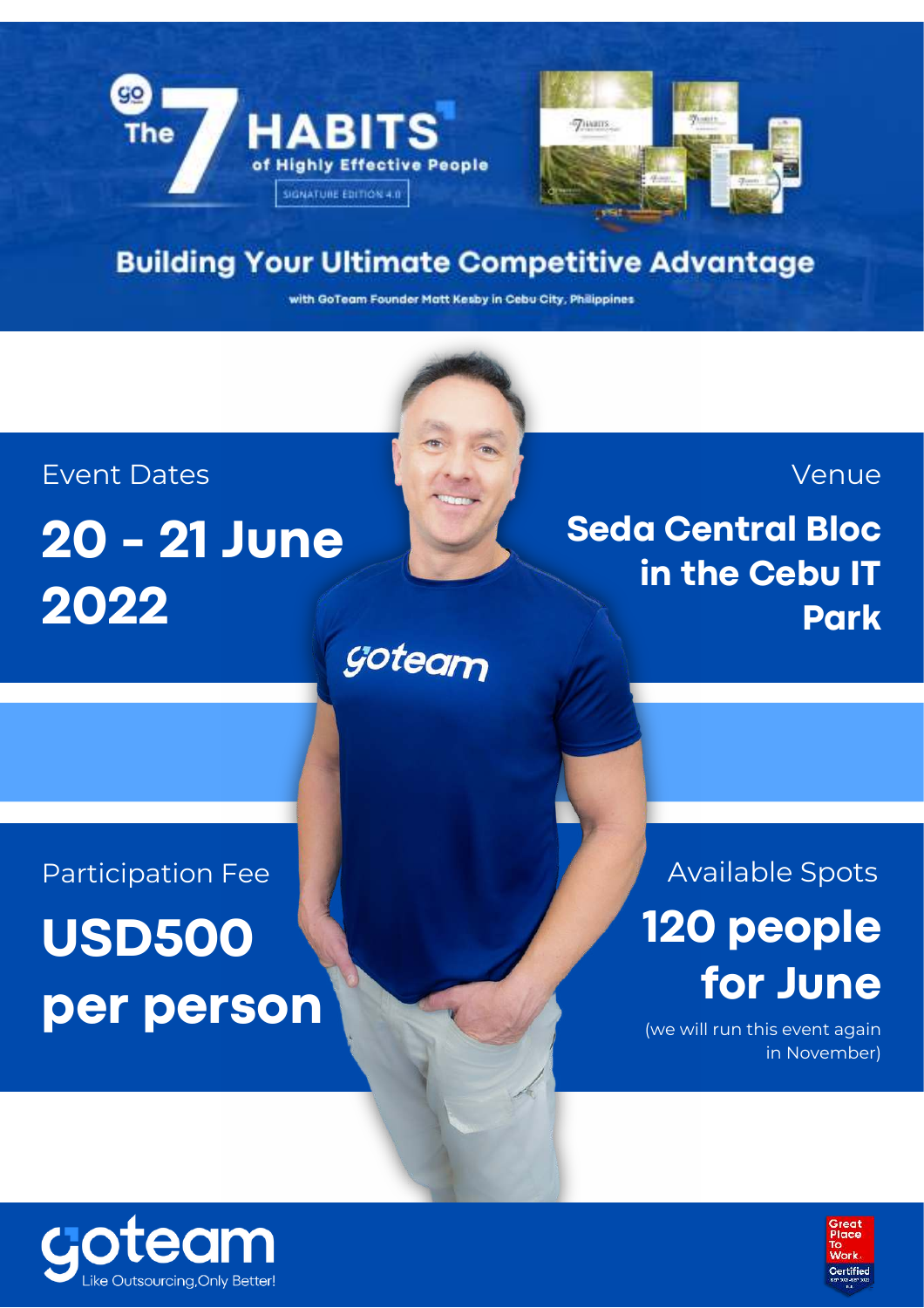

Renowned as the world's premier personal leadership development solution, the new 7 Habits of Highly Effective People: Signature Edition 4.0 aligns timeless principles of effectiveness with modern technology and practises.

No matter how competent a person is, he or she will not have sustained and lasting success unless they are able to effectively lead themselves, influence, engage and collaborate with others, and continually improve and renew their capabilities. These elements are at the heart of personal, team, and organisational effectiveness.

The 7 Habits of Highly Effective People® : Signature Edition 4.0 develops leadership effectiveness at three levels:

## **1. INDIVIDUAL**

- $\mathcal O$  Develop increased maturity, greater productivity, and the ability to manage one's self.
- $\mathcal O$  Execute critical priorities with laser-like focus and careful planning

## **2. TEAM**

- $\mathcal O$  Increase team engagement, morale, and collaboration.
- $\oslash$  Improve communication skills and strengthen relationships

## **3. ORGANISATIONAL**

- $\mathcal O$  Create a framework for developing core values and creating a highly effective culture.
- $\oslash$  Develop current and high-potential leaders who model both character and competence. **LACK CRITICAL ATTRIBUTES**





**OF TODAY'S TOP PERFORMERS ESSENTIAL FOR THEIR SUCCESS IN FUTURE ROLES.**

**- Franklin Covey Study**